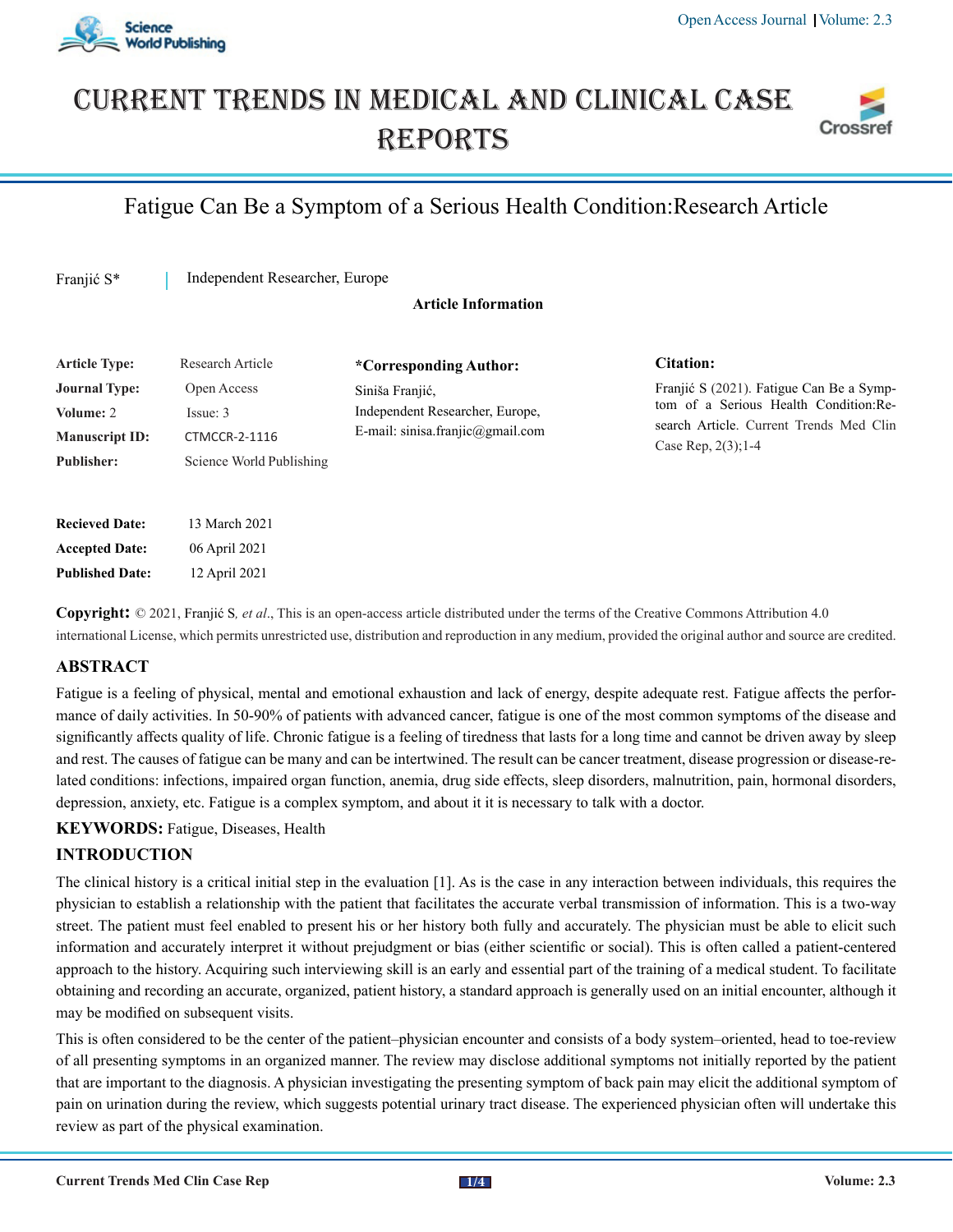

#### **FATIGUE**

The key features in this history are arthralgia, headache and fatigue, which are non-specific and give a wide differential [2]. However, the examination findings and investigations reduce the number of possibilities significantly. The investigations reveal a normocytic anaemia with an elevated lactate dehydrogenase (LDH), possibly suggesting haemolytic anaemia, with a borderline thrombocytopenia and positive ANA, against the background of normal thyroid, renal and liver function. ANA positivity is not specific for any particular autoimmune disease but does raise this possibility. ANA could positivity points towards a differential of autoimmune or connective tissue disorders, including systemic lupus erythematosus (SLE), scleroderma, rheumatoid arthritis, mixed connective tissue disease, Sjögren's syndrome, and inflammatory myopathies, such as dermatomyositis and polymyositis.

The pathogenesis of SLE is not well understood, with genetic, environmental, hormonal and immunoregulatory factors all playing a part in the ultimate breakdown of self-tolerance, which leads to organ injury. One theory is that a defect in clearance of apoptotic or necrotic cells leads to the sensitization of T- and B-cells to intracellular antigens, triggering the autoimmune process. For example, deficiencies of early complement components (C1q, C4), which are important for these clearance processes, produce an SLE-like syndrome. Other hypotheses include aberrant T-cell signal transduction as well as overexpression of particular cytokines (in particular type I interferons).

Tissue injury in SLE is immune-complex mediated (type III hypersensitivity) as a result of defective clearance of apoptotic or necrotic cells due to deficiency of Fc and complement receptors. The most important complication arises in the kidney, where immune complex accumulation stimulates secretion of pro-inflammatory cytokines by mesangial cells and podocytes, giving rise to lupus nephritis. About 50% of patients develop clinically evident renal disease, which carries substantial morbidity if severe. Further complications of SLE include an increased cardiovascular risk due to accelerated atherogenesis, arising from inflammatory damage to the endothelium. While prognosis is variable, depending on the extent of organ involvement, current treatments are reasonably effective, with overall 10-year survival more than 90%.

#### **THYROID DISEASE**

A goitre refers to an enlarged thyroid gland and is one of the commonest causes of a mass in the muscular triangle of the neck [2]. The basic pathophysiology of a goitre is stimulation of thyroid follicular cells by thyroid stimulating hormone (TSH). Therefore, causes of goitre include any cause of hypothyroidism (e.g. iodine deficiency, thyroiditis, TSH-secreting pituitary tumours, thyroid dyshormogenesis and thyroid hormone resistance). Autoantibodies stimulating the TSH receptor also produce a goitre, as seen

in Graves' disease. Certain substances (e.g. amiodarone, cassava) can interfere with iodine uptake by the thyroid and can therefore cause increased TSH secretion and subsequent goitre. Additional causes of thyroid enlargement include tumours (benign adenomas or malignant carcinomas), infection and granulomatous diseases.

The absence of any history of thyroid disease makes subclinical hypothyroidism the likeliest diagnosis. This indicates some degree of thyroid failure that is compensated for, at least partly, by a rise in TSH levels, which is sufficient to keep thyroxine levels in the normal range. There are typically only non-specific or very mild symptoms in this condition.

#### **CUSHING SYNDROME**

Cushing syndrome is a hormonal disorder caused by prolonged exposure of body tissues to high levels of the hormone cortisol [3]. Sometimes called hypercortisolism, it is a group of nonspecific systemic symptoms and is relatively rare. It most commonly affects adults aged 20 to 50 years. An estimated 10 to 15 in every 1 million people are affected each year. Symptoms vary, but most people have upper body obesity, a rounded face, increased fat around the neck, and thinning of the arms and legs. The skin becomes fragile and thin and bruises easily and heals poorly. Purplish-pink stretch marks (striae) may appear on the abdomen, thighs, buttocks, arms, and breasts. The bones are weakened by osteoporosis, and pathologic fractures of the ribs and spinal column occur more frequently. Severe fatigue, weak muscles, high blood pressure, high blood sugar, irritability, anxiety, and depression are common. The most common cause of Cushing syndrome is excessive exogenous intake of glucocorticoid hormones for disease control, such as prednisone for asthma, rheumatoid arthritis, lupus, and other inflammatory diseases or for immunosuppression after transplantation. Others develop Cushing syndrome because of overproduction of cortisol by the body, such as in pituitary tumors and adrenal gland tumors. Ectopic production of ACTH in various neoplasms is a common initial presentation of malignancy.

# **HEPATITIS**

Because of its rich vascular supply, the liver may be involved in any systemic blood-borne infection, but the most common and clinically significant infections are those with one of five hepatotropic viruses: hepatitis A, B, C, D, and E [3]. Each virus can produce virtually indistinguishable clinical syndromes. Affected individuals often present with a prodrome of nonspecific constitutional symptoms, including fever, nausea, fatigue, arthralgias, myalgias, headache, and sometimes pharyngitis and coryza. This is followed by the onset of visible jaundice caused by hyperbilirubinemia, tenderness and enlargement of the liver, and dark urine caused by bilirubinuria. The clinical course, outcomes, and possible complications vary with the type of virus causing the hepatitis.

Clinical presentation does not reliably establish the viral etiol-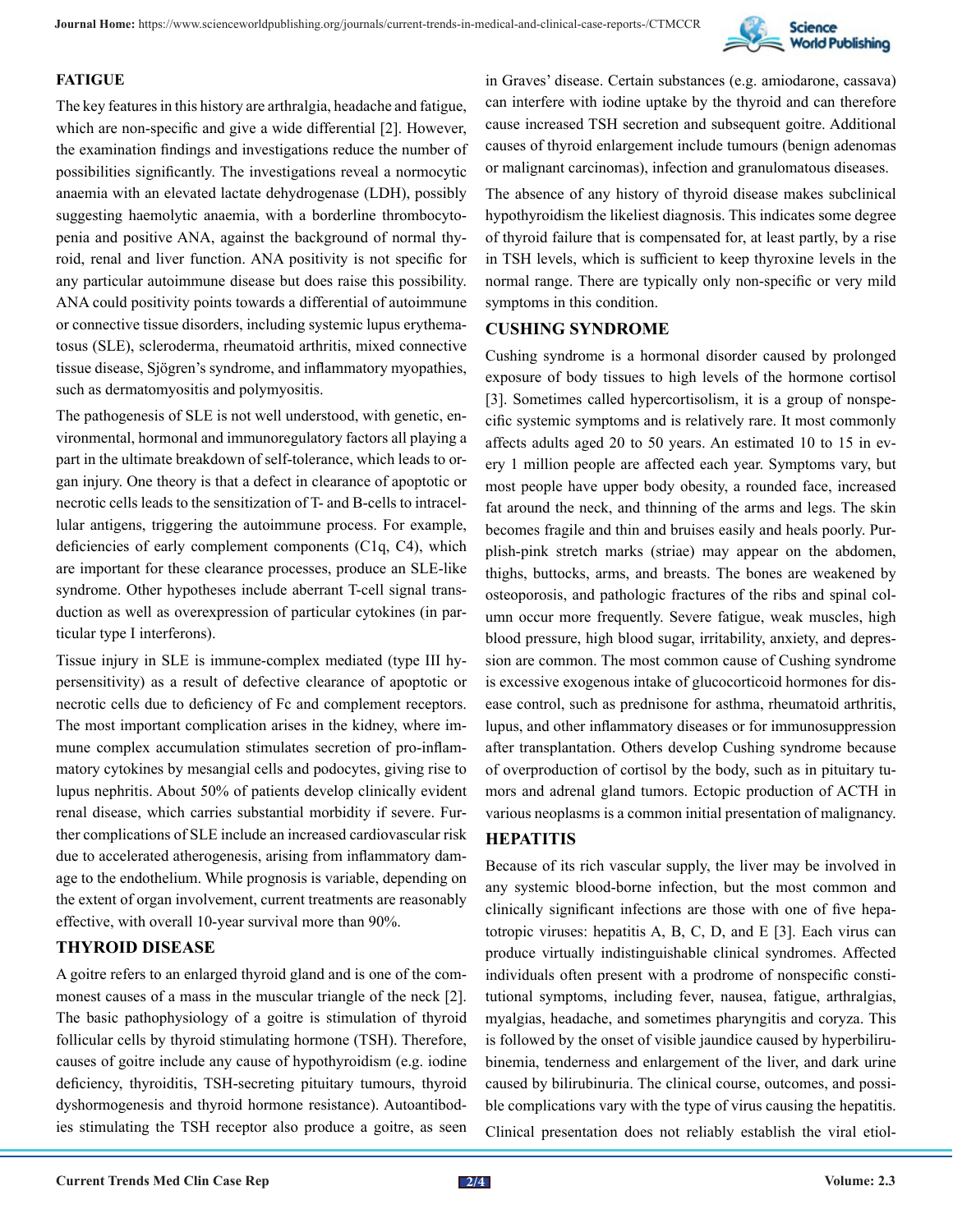

ogy, and so serologic studies are used to establish a diagnosis. Anti-hepatitis A immunoglobulin M (IgM) establishes an acute hepatitis A infection. If anti-hepatitis C antibody is present, acute hepatitis C is diagnosed, but the test may be negative for several months. The hepatitis C polymerase chain reaction (PCR) assay, which becomes positive earlier in the disease course, often aids in the diagnosis. Acute hepatitis B infection is diagnosed by the presence of hepatitis B surface antigen (HBsAg) in the clinical context of elevated serum transaminase levels and jaundice. HBsAg later disappears when the antibody (anti-HBs) is produced.

The pathologic findings in acute hepatitis can be caused by various insults, such as viral infection and toxic injury, and are not pathognomic for any particular cause. There may be hepatocyte swelling called ballooning degeneration, as well as liver cell necrosis, including fragmentation and condensation of hepatocytes, forming intensely eosinophilic Councilman bodies, which are characteristic of viral hepatitis. Formation of ropelike eosinophilic structures within hepatocytes, called Mallory bodies, is typical of alcoholic hepatitis. Another finding in acute hepatitis is an inflammatory infiltrate in the portal tracts.

#### **HEART FAILURE**

Heart failure is often categorized as being associated with either left or right ventricular failure (although left-sided failure will ultimately also effect the right side of the heart) [1]. The most common symptom of left ventricular failure is exertional dyspnea (shortness of breath on exertion). It may result from "back up" of venous blood in the lungs (exacerbated when the patient is in a prone position such as during sleep) and hence poor oxygenation or from insufficient cardiac output to muscles involved in respiration. Reduced cardiac output may also result in fatigue, altered mental status, and decreased kidney function. Right-sided failure results in increased systemic venous pressure with abdominal discomfort. The high venous pressure and high capillary pressure cause excessive transudation of fluid from the capillaries, leading to edema of the tissues. In backward failure, the inadequate output of blood is considered to cause "back up" of blood within the veins draining back to the heart, leading to increased venous pressure, congestion of the viscera (leading to abdominal pain), and edema.

# **RADIATION**

The clinical complications of CNS (Central nervous system) irradiation may be described using several different classification schemes [4]. One commonly used scheme is to separate early from late complications, where early (usually reversible) complications occur during or immediately after a course of treatment, and late (usually irreversible) complications are those that may occur several months to years after a course of treatment. Radiation-related complications may occur because of incidental or direct irradiation of normal tissues in the treatment of CNS tumors and may occur as a systemic, or ''abscopal'' side effect. Some sequelae may be lifethreatening or fatal. Others, such as alopecia or fatigue may seem to border on the trivial to a physician, but may have devastating effects upon quality of life. The patient and his or her family are entitled to be apprised of possible radiotherapy related side effects that may arise, and should be provided assistance with coping with any treatment-related sequelae to the maximum extent possible. Using a temporospatial approach to describe side effects will help organize a complete description of possible side effects to patients. Describing anticipated and possible side effects, with an assessment of the likelihood of its occurrence, and a statement of whether it may be temporary or permanent will help the patient identify what he or she may want to hear about in more detail.

No specific complaints are associated with therapeutic radiation to brain and nervous tissues. This is probably because of the absence of brainspecific innervation. Headaches from meningeal irritation or exacerbation of preexisting tumor-related deficits may develop and are generally responsive to dexamethasone therapy. Radiation treatment may be associated with general side effects such as fatigue or loss of appetite. Occasionally the sense of taste will change so that some foods or flavors are less appetizing. This side effect is not secondary to irradiation of the oral cavity, but is an abscopal effect. Treatment-related fatigue and any change experienced in the sense of taste will improve on a week-by-week basis after irradiation ends.

There can be a period of time, after radiotherapy has finished, in which a profound drowsiness can occur. This "somnolence syndrome'' is generally temporary. It is assumed to be linked to the apoptosis of CNS and endothelial cells that occurs with therapeutic irradiation. A patient can lose physical conditioning as a result of the fatigue experienced during the irradiation; experiencing the somnolence syndrome will further worsen any remaining physical reserves that a patient may have for carrying out self-care or other usual activities of daily life. Similarly, L'Hermitte's syndrome will be experienced for several months by some proportion of patients who receive radiotherapy treatment that includes the cervicothoracic spinal cord, and it, too is felt to be related to radiation-related early changes in oligodendroglial cell populations.

# **CONCLUSION**

Every man occasionally struggles with fatigue and a feeling of general weakness. Cases of occasional fatigue usually have a cause that is easy to identify. Chronic fatigue is defined as prolonged, severe, disabling fatigue. The cause is unknown. It is assumed that psychological factors are responsible for one part of the cases. It is a condition, ie an almost permanent feeling of fatigue that gradually worsens over time, reduces energy levels and affects cognitive functions. Fatigue at this level drastically affects the mental state and impairs the quality of life. Chronic fatigue is not the same as